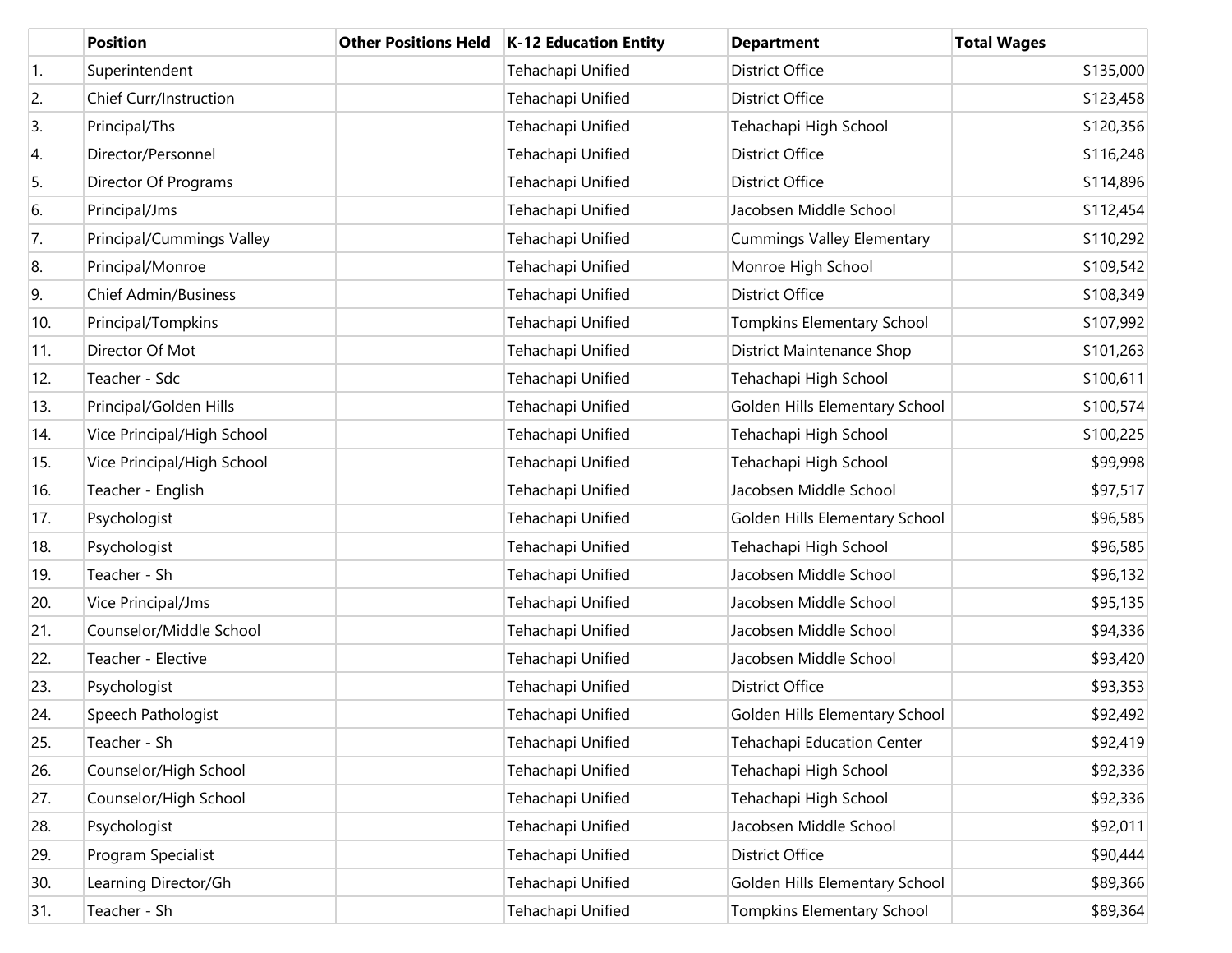| 32. | Learning Director/Cv         | Tehachapi Unified | <b>Cummings Valley Elementary</b> | \$89,348 |
|-----|------------------------------|-------------------|-----------------------------------|----------|
| 33. | Speech Pathologist           | Tehachapi Unified | <b>Tompkins Elementary School</b> | \$88,863 |
| 34. | Teacher - Social Studies     | Tehachapi Unified | Tehachapi High School             | \$87,960 |
| 35. | Learning Director/Tomp       | Tehachapi Unified | <b>Tompkins Elementary School</b> | \$87,872 |
| 36. | Teacher - Pe                 | Tehachapi Unified | Jacobsen Middle School            | \$87,834 |
| 37. | Teacher - Rsp                | Tehachapi Unified | <b>Cummings Valley Elementary</b> | \$86,837 |
| 38. | Teacher - Sdc                | Tehachapi Unified | Jacobsen Middle School            | \$86,345 |
| 39. | Teacher - Tosa Tpk           | Tehachapi Unified | <b>District Office</b>            | \$86,005 |
| 40. | Teacher - Pe                 | Tehachapi Unified | Jacobsen Middle School            | \$85,550 |
| 41. | Learning Director/Jms        | Tehachapi Unified | Jacobsen Middle School            | \$85,441 |
| 42. | Teacher - Pe                 | Tehachapi Unified | Tehachapi High School             | \$85,409 |
| 43. | Teacher - 4Th Grade          | Tehachapi Unified | Golden Hills Elementary School    | \$85,057 |
| 44. | Teacher - English            | Tehachapi Unified | Jacobsen Middle School            | \$84,822 |
| 45. | Teacher - 5Th Grade          | Tehachapi Unified | Golden Hills Elementary School    | \$84,320 |
| 46. | Teacher - Math               | Tehachapi Unified | Tehachapi High School             | \$83,756 |
| 47. | Teacher - English / Elective | Tehachapi Unified | Tehachapi High School             | \$83,232 |
| 48. | Teacher - Tosa Gh            | Tehachapi Unified | <b>District Office</b>            | \$82,620 |
| 49. | Teacher - Pe                 | Tehachapi Unified | Tehachapi High School             | \$82,499 |
| 50. | Teacher - Pe                 | Tehachapi Unified | Tehachapi High School             | \$82,045 |
| 51. | Teacher - Social Studies     | Tehachapi Unified | Jacobsen Middle School            | \$81,657 |
| 52. | Teacher - Math               | Tehachapi Unified | Jacobsen Middle School            | \$81,609 |
| 53. | Teacher - 3Rd Grade          | Tehachapi Unified | <b>Tompkins Elementary School</b> | \$81,444 |
| 54. | Teacher - 3Rd Grade          | Tehachapi Unified | <b>Tompkins Elementary School</b> | \$81,436 |
| 55. | Teacher - Kindergarten       | Tehachapi Unified | <b>Cummings Valley Elementary</b> | \$81,426 |
| 56. | Librarian                    | Tehachapi Unified | Tehachapi High School             | \$81,292 |
| 57. | Teacher - Adult Ed           | Tehachapi Unified | Monroe High School                | \$81,266 |
| 58. | Teacher - Rsp                | Tehachapi Unified | Tehachapi High School             | \$81,077 |
| 59. | Teacher - Tosa Cv            | Tehachapi Unified | <b>District Office</b>            | \$80,958 |
| 60. | Teacher - Science            | Tehachapi Unified | Tehachapi High School             | \$80,842 |
| 61. | Teacher - 6Th Grade          | Tehachapi Unified | Jacobsen Middle School            | \$80,720 |
| 62. | Teacher - Kindergarten       | Tehachapi Unified | Golden Hills Elementary School    | \$80,666 |
| 63. | Teacher - Science            | Tehachapi Unified | Jacobsen Middle School            | \$80,644 |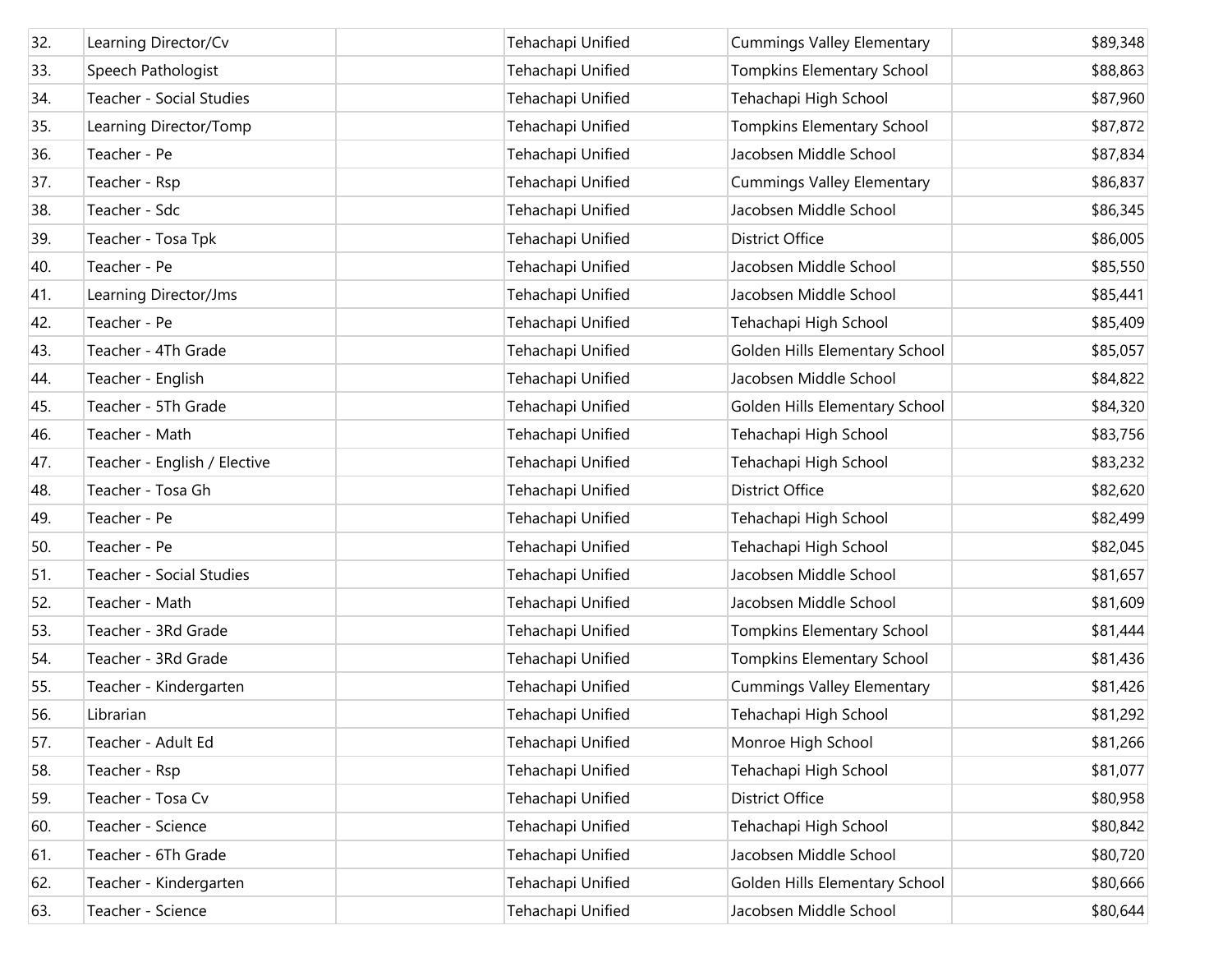| 64. | Teacher - 3Rd Grade      | Tehachapi Unified | Tompkins Elementary School        | \$80,392 |
|-----|--------------------------|-------------------|-----------------------------------|----------|
| 65. | Teacher - Vapa           | Tehachapi Unified | Tehachapi High School             | \$80,313 |
| 66. | Teacher - 6Th Grade      | Tehachapi Unified | Jacobsen Middle School            | \$80,239 |
| 67. | Teacher - Cte            | Tehachapi Unified | Tehachapi High School             | \$80,192 |
| 68. | District Network Manager | Tehachapi Unified | District Office                   | \$80,163 |
| 69. | Teacher - 6Th Grade      | Tehachapi Unified | Jacobsen Middle School            | \$80,094 |
| 70. | Teacher - 5Th Grade      | Tehachapi Unified | <b>Cummings Valley Elementary</b> | \$80,057 |
| 71. | Teacher - 4Th Grade      | Tehachapi Unified | <b>Cummings Valley Elementary</b> | \$79,912 |
| 72. | Teacher - 4Th Grade      | Tehachapi Unified | <b>Tompkins Elementary School</b> | \$79,876 |
| 73. | Teacher - Social Studies | Tehachapi Unified | Jacobsen Middle School            | \$79,876 |
| 74. | Teacher - 6Th Grade      | Tehachapi Unified | Jacobsen Middle School            | \$79,871 |
| 75. | Teacher - Kindergarten   | Tehachapi Unified | Golden Hills Elementary School    | \$79,865 |
| 76. | Teacher - Math           | Tehachapi Unified | Tehachapi High School             | \$79,861 |
| 77. | Teacher - 6Th Grade      | Tehachapi Unified | Jacobsen Middle School            | \$79,650 |
| 78. | Teacher - 1St Grade      | Tehachapi Unified | Golden Hills Elementary School    | \$79,531 |
| 79. | Teacher - Kindergarten   | Tehachapi Unified | <b>Cummings Valley Elementary</b> | \$79,421 |
| 80. | Teacher - Science        | Tehachapi Unified | Jacobsen Middle School            | \$79,283 |
| 81. | Teacher - 3Rd Grade      | Tehachapi Unified | Golden Hills Elementary School    | \$79,170 |
| 82. | Teacher - 4Th Grade      | Tehachapi Unified | <b>Cummings Valley Elementary</b> | \$79,076 |
| 83. | Teacher - Math           | Tehachapi Unified | Tehachapi High School             | \$79,041 |
| 84. | Teacher - 4Th Grade      | Tehachapi Unified | <b>Tompkins Elementary School</b> | \$79,013 |
| 85. | Teacher - Cte            | Tehachapi Unified | Tehachapi High School             | \$78,987 |
| 86. | Teacher - Sdc            | Tehachapi Unified | <b>Cummings Valley Elementary</b> | \$78,937 |
| 87. | Teacher - English        | Tehachapi Unified | Monroe High School                | \$78,900 |
| 88. | Teacher - 2Nd Grade      | Tehachapi Unified | <b>Cummings Valley Elementary</b> | \$78,862 |
| 89. | Teacher - 2Nd Grade      | Tehachapi Unified | Tompkins Elementary School        | \$78,859 |
| 90. | Teacher - 1St Grade      | Tehachapi Unified | Tompkins Elementary School        | \$78,813 |
| 91. | Teacher - 6Th Grade      | Tehachapi Unified | Jacobsen Middle School            | \$78,794 |
| 92. | Teacher - 2Nd Grade      | Tehachapi Unified | Golden Hills Elementary School    | \$78,689 |
| 93. | Teacher - 2Nd Grade      | Tehachapi Unified | Tompkins Elementary School        | \$78,675 |
| 94. | Teacher - Tosa           | Tehachapi Unified | <b>District Office</b>            | \$78,521 |
| 95. | Teacher - Kindergarten   | Tehachapi Unified | Golden Hills Elementary School    | \$78,415 |